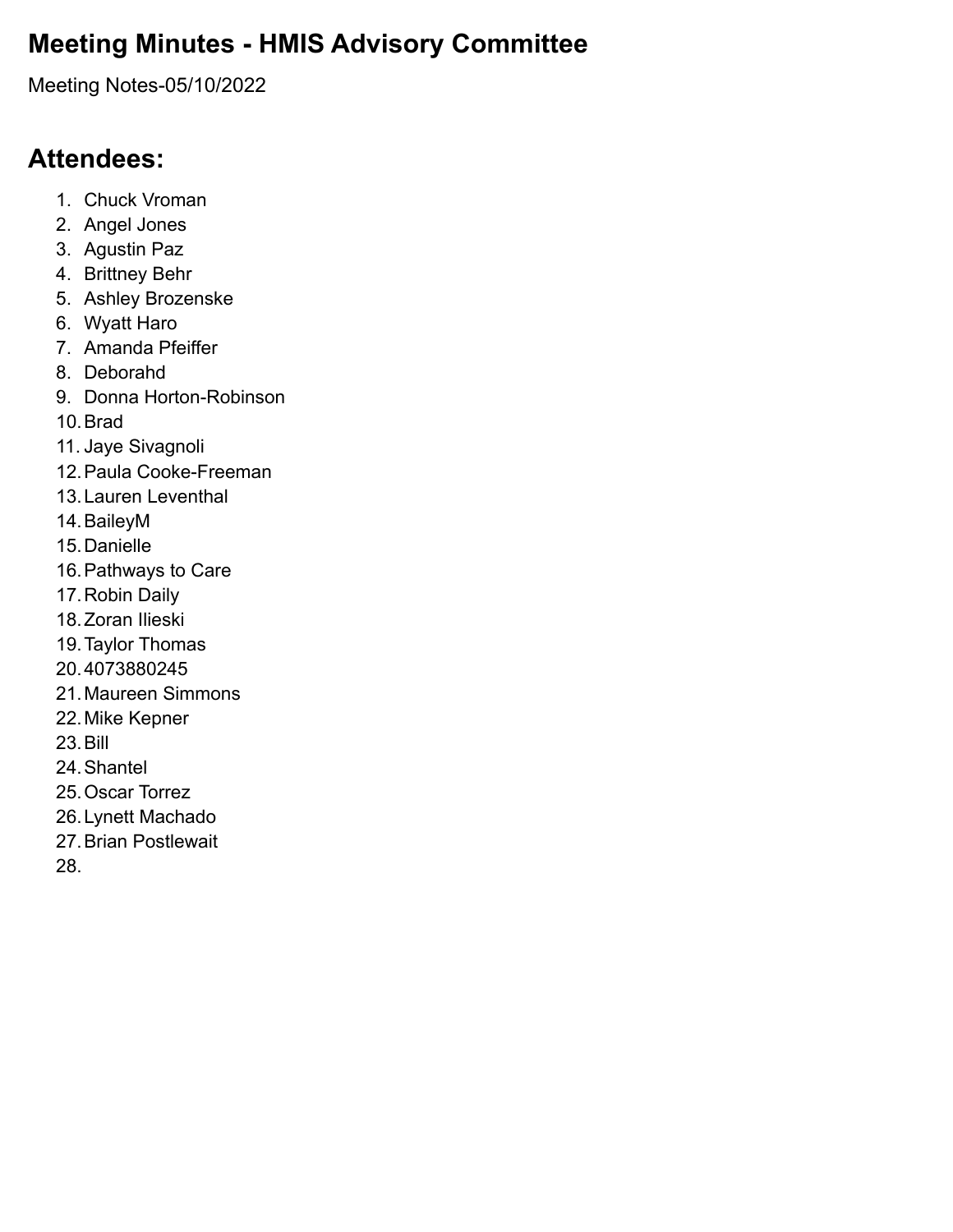### **● HMIS Advisory Committee Purpose**

- **○ "Oversee the CoC's implementation of HMIS, what we do with the data and how we use it."**
- **○ Wyatt reviewed this with everyone.**

# **● HMIS Advisory Committee Mission Statement**

- **○ Our mission is to effectively use data, which includes inputs from those in need of services, those providing services, and from members of the community, to eliminate homelessness in Central Florida.**
- **○ Wyatt reviewed this with everyone.**

# **● Nomination for Official Committee Members**

**○ Wyatt asked for volunteers for nominations.**

# **● Transition Updates**

- **○ Brittney provided an overview of the timeline, including go-live date anticipating 6/21/2022.**
- **○ User Acceptance Testing overview**
- **○ Troubleshooting custom imports underway.**
- **○ Training rollout discussions w/vendor underway.**
- **○ Brittney described currently planning for user training.**
- **○ Special training training sessions for SSVF, PATH, etc.**
- **○ Brittney asked for feedback on communications, feedback included in Chat Log.**

**○**

# **● PIT and HIC**

- **○ Brittney covered basics about PIT and HIC data collection.**
- **○ Brittney covered data submitted to HUD for both PIT and HIC.**

**○**

# **● Workgroup Updates**

- **○ Chuck gave an update on document revisions and asked for volunteers to review/comment on revisions.**
- **○ Ashley provided an update on her workgroup regarding data quality workgroup.**
- **○ Ashley described how the group looked at ClientTrack for reporting.**
- **○ Ashley & Tino provided updates about data quality in ClientTrack.**

# **● Important Changes to ART**

- **○ Tino described Wellsky's changes to ART reporting tools, called SAP Business Objects.**
- **○ The new environment will go live late in May or early June.**
- **○ There will be no report imports into ClientTrack from ART.**